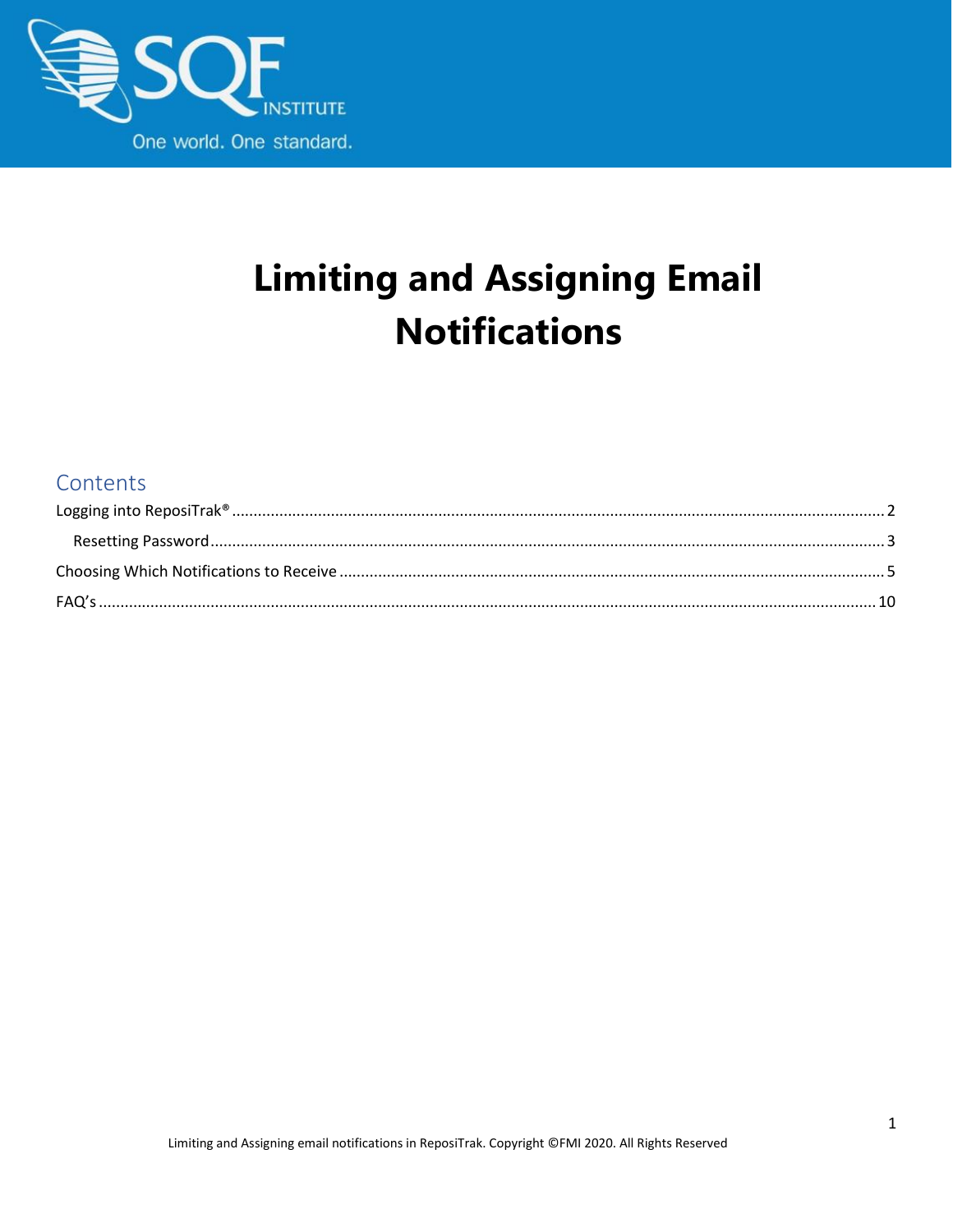

### **Logging into ReposiTrak®**

<span id="page-1-0"></span>**If your specific site is SQF certified and you need to re-register, do not add a new facility. You must re-register your existing facility. Only add a new facility when a new site is going to achieve SQF Certification**

The first step in re-registering a facility for your audit is to log into the ReposiTrak SQF Assessment Database. You can start by following the link below to the SQFI Existing User's Page:

<https://www.sqfi.com/assessment-database/existing-suppliers/>

Once there, click the link to log into the ReposiTrak SQF Assessment Database. You will be prompted to enter your username and password. You will then be presented with the screen below.

| One world, One standard. |                                                                                                                                                                                       | COVID-19<br><b>Resources</b> | What is the SQF<br>Program? | <b>How To Get</b><br>Certified? | Resource<br>Center | <b>SQF Certified Site</b><br><b>Directory</b> | Events &<br>Training |
|--------------------------|---------------------------------------------------------------------------------------------------------------------------------------------------------------------------------------|------------------------------|-----------------------------|---------------------------------|--------------------|-----------------------------------------------|----------------------|
|                          | HOME I SOF ASSESSMENT DATABASE I EXISTING SUPPLIERS                                                                                                                                   |                              |                             |                                 | Share This Page    |                                               |                      |
|                          | <b>Existing Suppliers</b>                                                                                                                                                             |                              |                             |                                 |                    |                                               |                      |
|                          | The information below is for users and companies that have registered with the SQF Assessment<br>Database.                                                                            |                              |                             |                                 |                    |                                               |                      |
|                          | SQF Assessment Database with ReposiTrak®                                                                                                                                              |                              |                             |                                 |                    |                                               |                      |
|                          | To login to the SQF Assessment Database powered by ReposiTrak®, click here.                                                                                                           |                              |                             |                                 |                    |                                               |                      |
|                          | To obtain your ReposiTrak® credentials, please go to the ReposiTrak® site, here.                                                                                                      |                              |                             |                                 |                    |                                               |                      |
|                          | If you need further assistance with the Assessment Database, contact SQFI at info@sqfi.com or<br>202-220-0635.                                                                        |                              |                             |                                 |                    |                                               |                      |
|                          | Below you will find a series of user guides that will walk you through registration, managing your<br>company profile, entering corrective actions, and completing an internal audit. |                              |                             |                                 |                    |                                               |                      |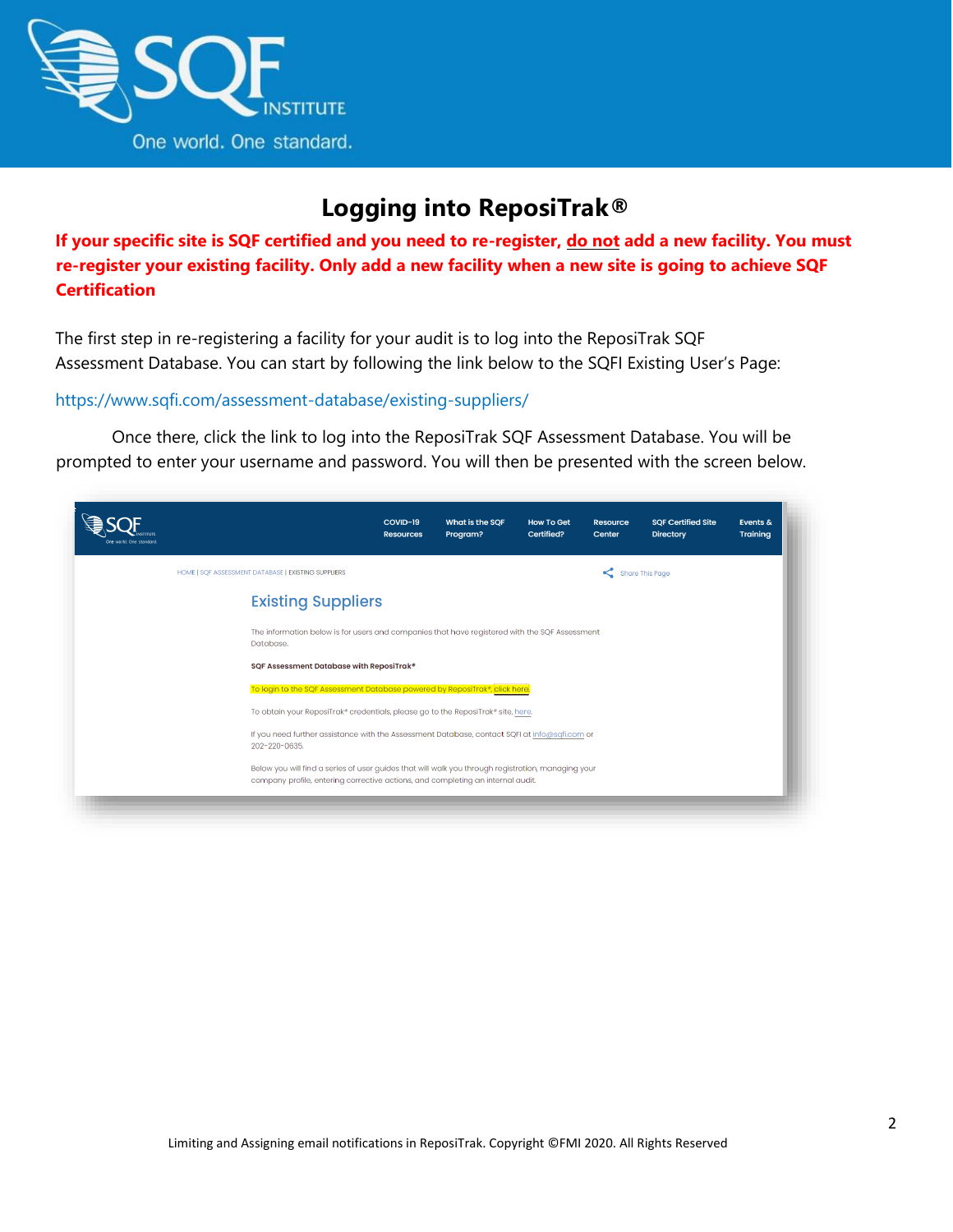

#### **Resetting your password**

If you are having trouble, click this link to reset your password: [Reset Password](https://www.ac.parkcitygroup.com/application/vwavecgi/private/vialink.cgi/login/app)

| ß                               | Username                               |
|---------------------------------|----------------------------------------|
| $\sqrt{\phantom{a}}$ ReposiTrak | <b>Reset Password</b><br>Password<br>⊙ |
|                                 | Login                                  |

In the database, **your username will be the email address you provided at the time of registration**. If you do not know your password, click the **["Reset Password"](https://www.ac.parkcitygroup.com/application/vwavecgi/private/vialink2.cgi/submit)** link located above the password option.

<span id="page-2-0"></span>

| <b>Resetting Password</b>                                                                                                                                                                                                                                                                        | If your account was: |
|--------------------------------------------------------------------------------------------------------------------------------------------------------------------------------------------------------------------------------------------------------------------------------------------------|----------------------|
| Step 1: Clicking the "Reset                                                                                                                                                                                                                                                                      |                      |
| $\mathbf{B}$ and $\mathbf{B}$ and $\mathbf{B}$ and $\mathbf{B}$ and $\mathbf{B}$ and $\mathbf{B}$ and $\mathbf{B}$ and $\mathbf{B}$ and $\mathbf{B}$ and $\mathbf{B}$ and $\mathbf{B}$ and $\mathbf{B}$ and $\mathbf{B}$ and $\mathbf{B}$ and $\mathbf{B}$ and $\mathbf{B}$ and $\mathbf{B}$ and |                      |

**[Password"](https://www.ac.parkcitygroup.com/application/vwavecgi/private/vialink2.cgi/submit)** link Will take you to this screen. Once there, enter the email address associated with the account into the email address field and click "Reset Password."

| い | Please enter your "Full" Email Address.<br>If your account was setup with a Username rather than Email Address, then enter your Username |  |
|---|------------------------------------------------------------------------------------------------------------------------------------------|--|
|   | instead.                                                                                                                                 |  |
|   | Email or Username                                                                                                                        |  |
|   |                                                                                                                                          |  |
|   | <b>Reset Password</b>                                                                                                                    |  |
|   |                                                                                                                                          |  |

Step 2. If the email address is associated with an account in the Repositrak System, you will see this screen. Click on "Login with Temporary Password."

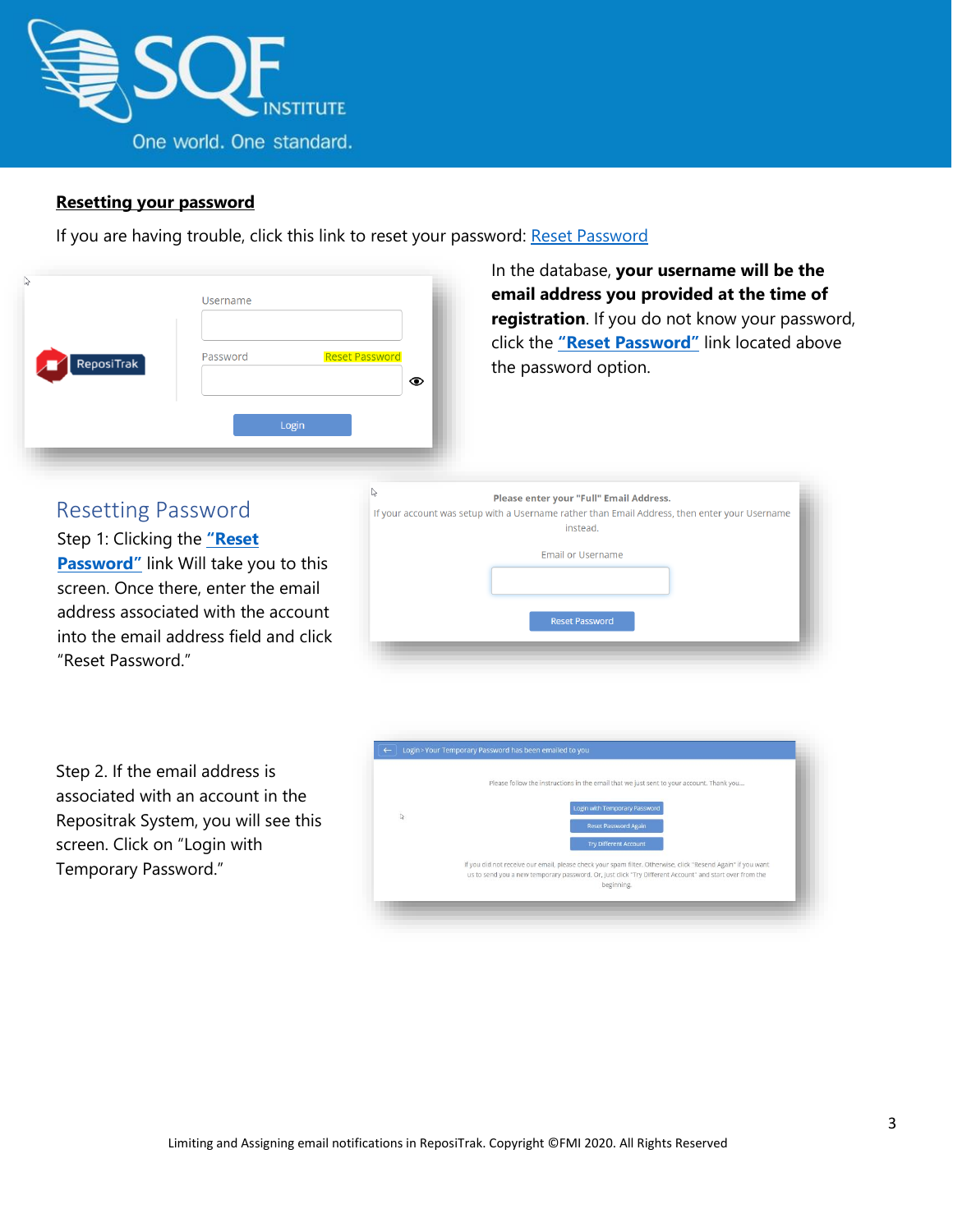

Step 3: Your screen will appear just like the right image when you have gained entry to the Repositrak website.



Step 4: Next, click on "My Audits" next to the SQF Logo. You will then be taken to the home page of ReposiTrak.

| My Audits |
|-----------|
|           |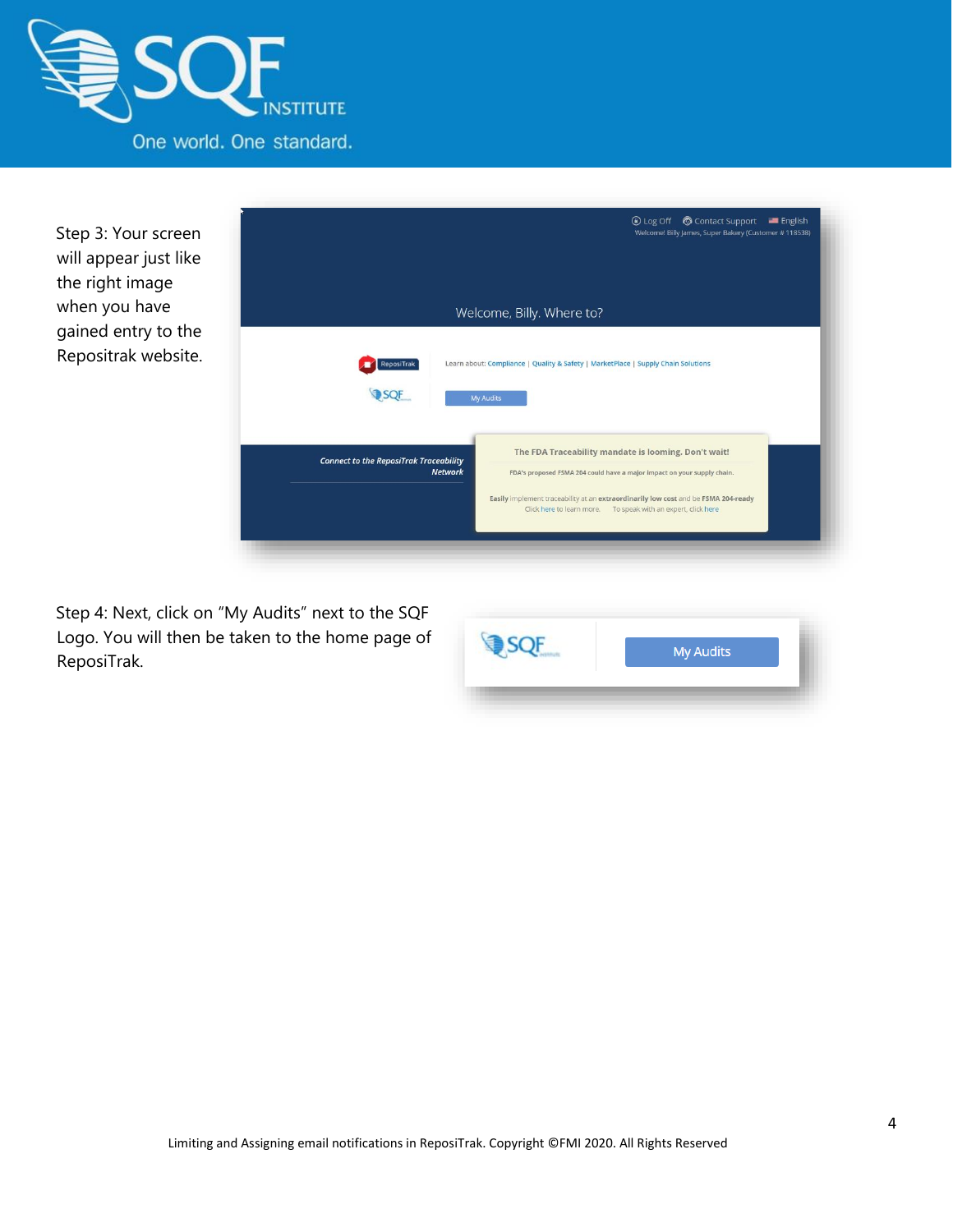

### **Choosing Which Notifications to Receive**

<span id="page-4-0"></span>Step 1: Log into ReposiTrak, and click on the 'My Company' tab. Then click on the 'My Contact Authorizations' tab.

| Home           | Compliance Center                                                                                                                                                                                                                                                                  | My Company | My Suppliers/Customers Manage Documents Quality & Safety Item & Cost Track & Trace MarketPlace |  |  | Audit Compliance |
|----------------|------------------------------------------------------------------------------------------------------------------------------------------------------------------------------------------------------------------------------------------------------------------------------------|------------|------------------------------------------------------------------------------------------------|--|--|------------------|
| $\leftarrow$   | <b>Application Selection &gt; My Company</b>                                                                                                                                                                                                                                       |            |                                                                                                |  |  |                  |
|                | <b>Setup/Manage</b>                                                                                                                                                                                                                                                                |            |                                                                                                |  |  |                  |
|                | My Company Information<br>My Business Profile<br>My Facilities<br>Manage Facility Setup Requests from My Customer<br>My Users<br>My Password<br>My User Groups<br>My Contacts for Notifications<br>My Contact Authorizations<br>My Messages<br>My Calendar Events<br>Manage Images |            | 2                                                                                              |  |  |                  |
| <b>Billing</b> |                                                                                                                                                                                                                                                                                    |            |                                                                                                |  |  |                  |
|                | My Audit Assessment Database Invoices<br>Pay Audit Assessment Database Invoices/Change Payment Info                                                                                                                                                                                |            |                                                                                                |  |  |                  |
| General        |                                                                                                                                                                                                                                                                                    |            |                                                                                                |  |  |                  |
|                | Documents Shared by Park City Group                                                                                                                                                                                                                                                |            |                                                                                                |  |  |                  |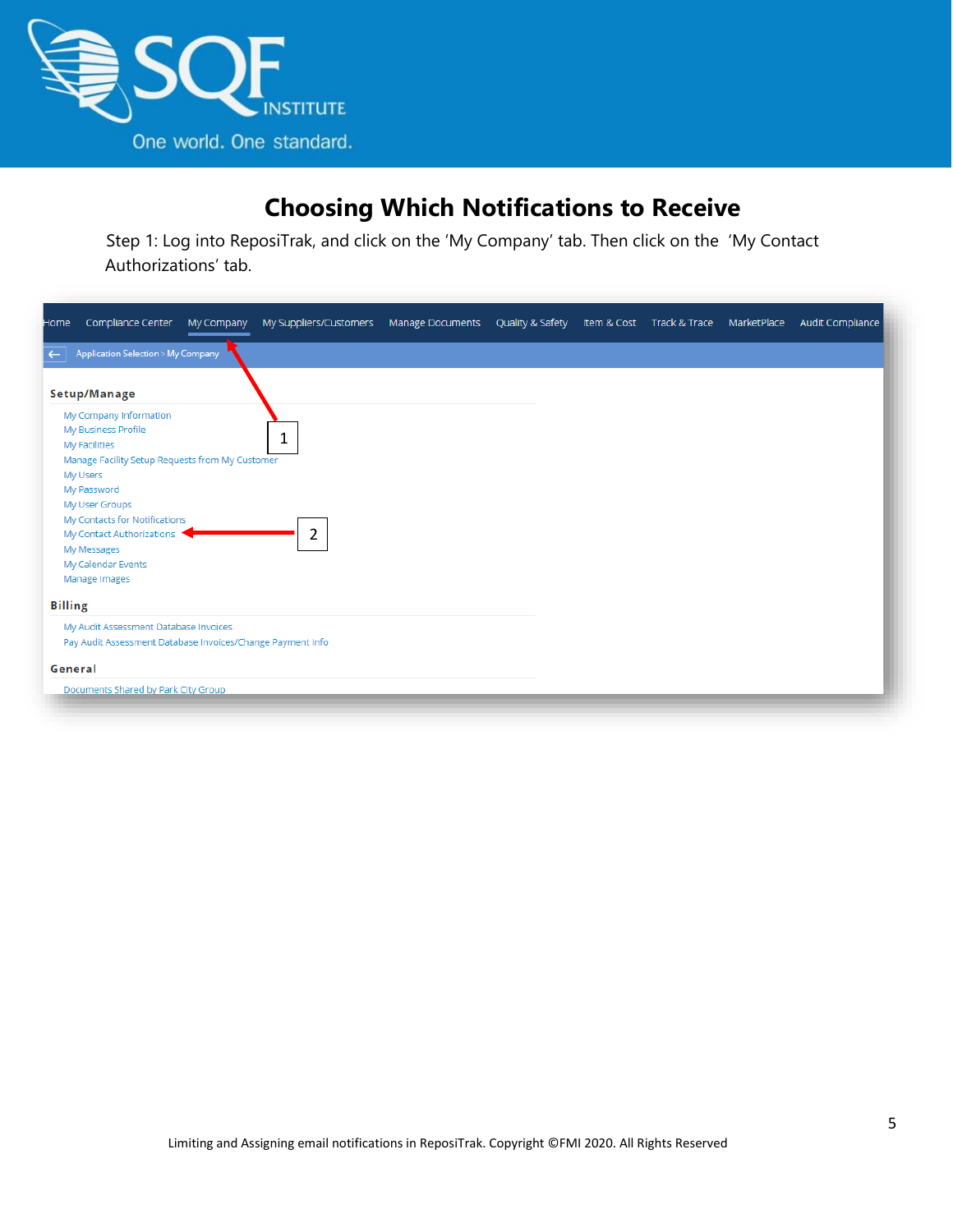

Step 2: Next, use the 'Person Selection drop-down menu to choose the user whose notifications you are tailoring. Then, use the 'Authorization Type' drop-down and select 'Partners.' Ensure that SQFI is selected and click 'Save.'

| Compliance Center<br>My Company<br>Home                                     | My Suppliers/Customers  Manage Documents  Quality & Safety |                                                               |   |       | Item & Cost Track & Trace MarketPlace Audit Compliance |
|-----------------------------------------------------------------------------|------------------------------------------------------------|---------------------------------------------------------------|---|-------|--------------------------------------------------------|
| Application Selection > My Company > Contact Authorizations<br>$\leftarrow$ |                                                            |                                                               |   |       |                                                        |
|                                                                             |                                                            |                                                               |   |       |                                                        |
|                                                                             | <b>Selection Criteria</b>                                  |                                                               |   |       |                                                        |
|                                                                             |                                                            |                                                               |   |       | $\mathbf 1$                                            |
|                                                                             |                                                            | Person Selection: TESTER, NSF<br>Authorization Type: Partners |   |       |                                                        |
|                                                                             |                                                            | Show Selected Only                                            |   |       | 2                                                      |
|                                                                             |                                                            |                                                               |   |       |                                                        |
|                                                                             |                                                            | Name:                                                         |   | Apply |                                                        |
|                                                                             |                                                            |                                                               |   |       | Save<br>Cancel                                         |
|                                                                             |                                                            |                                                               |   |       |                                                        |
|                                                                             | Authorizations                                             |                                                               |   |       |                                                        |
|                                                                             | <b>PARTNERS</b>                                            | <b>USED FOR NOTIFICATIONS</b>                                 |   |       |                                                        |
|                                                                             | SQFI (18038)                                               |                                                               | 3 |       | 4                                                      |
|                                                                             |                                                            |                                                               |   |       |                                                        |
|                                                                             |                                                            |                                                               |   |       |                                                        |
|                                                                             |                                                            |                                                               |   |       |                                                        |
|                                                                             |                                                            |                                                               |   |       |                                                        |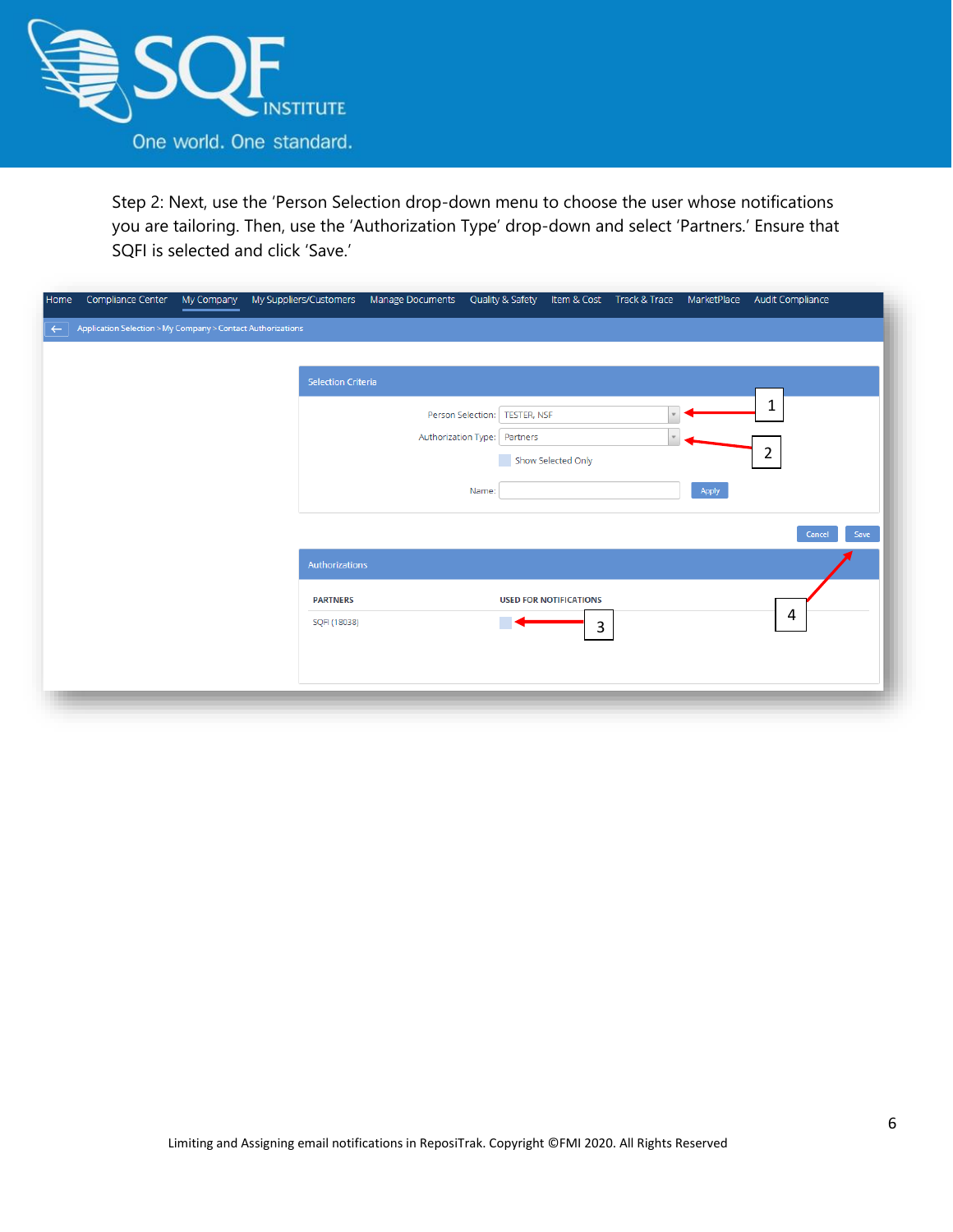

Step 3: Use the 'Authorization Type' drop down again and select 'Facilities. Then, you will want to select or de-select the facilities that the user would like to receive notifications regarding. Save.

| Person Selection:<br><b>TESTER, NSF</b><br>Y<br>Authorization Type:   Facilities<br>$\ ^{}$<br>Show Selected Only<br>Name:<br>Apply<br>Cancel<br><b>USED FOR NOTIFICATIONS</b><br><b>CONTRACTOR</b> | Save |
|-----------------------------------------------------------------------------------------------------------------------------------------------------------------------------------------------------|------|
|                                                                                                                                                                                                     |      |
| Authorizations<br><b>FACILITIES</b><br>AT - API Test<br>DC - Wade's cookie<br>Arlington - E.T.'s space / 123 - 123<br>Arlington - E.T.'s space / 234 - 234                                          |      |
|                                                                                                                                                                                                     |      |
|                                                                                                                                                                                                     |      |
|                                                                                                                                                                                                     |      |
|                                                                                                                                                                                                     |      |
|                                                                                                                                                                                                     |      |
|                                                                                                                                                                                                     |      |
|                                                                                                                                                                                                     |      |
|                                                                                                                                                                                                     |      |
|                                                                                                                                                                                                     |      |
| WDC - Bakery Washington                                                                                                                                                                             |      |
| 1356 - Pikes Port                                                                                                                                                                                   |      |
| 1357 - Bigelow Peak                                                                                                                                                                                 |      |
| FOOD - Food Production Facility                                                                                                                                                                     |      |
| Test-7 - MERIEUX PILOT SITE 7 / 12120 - M&K testing site                                                                                                                                            |      |
| 12345 - Morgan's MP 1                                                                                                                                                                               |      |
| Next Page<br>Go To Page:<br>1 of 4 (36)<br>Last Page                                                                                                                                                |      |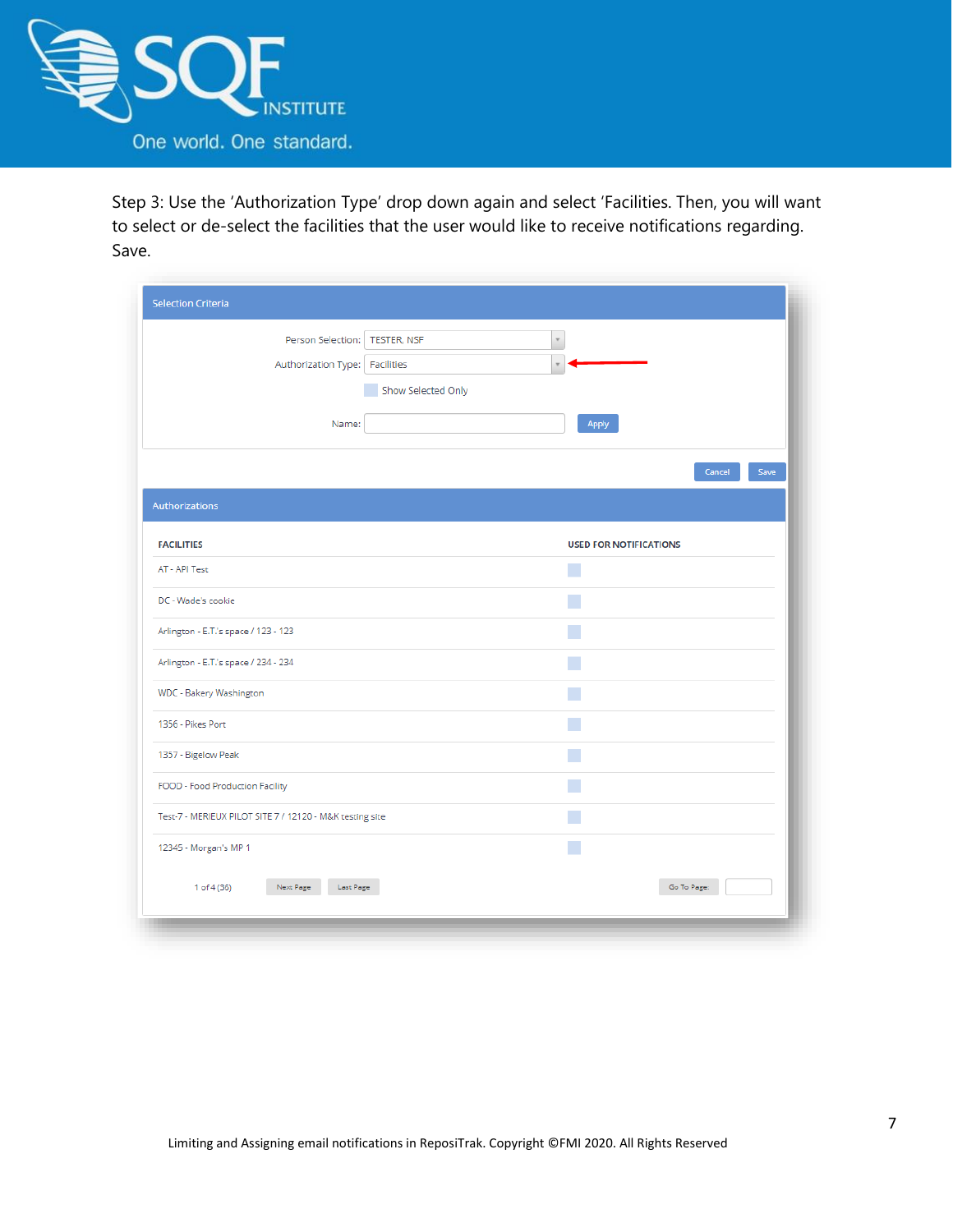

Step 4: After setting the user to receive notifications for SQF and sites, you will set up which notification types to receive. Click on the 'My Company' Tab again, followed by 'My Contacts for Notifications.'

| Home           | Compliance Center                                                                                                                                                                                                                                                                  | My Company | My Suppliers/Customers Manage Documents Quality & Safety Item & Cost Track & Trace MarketPlace |  |  | Audit Compliance |
|----------------|------------------------------------------------------------------------------------------------------------------------------------------------------------------------------------------------------------------------------------------------------------------------------------|------------|------------------------------------------------------------------------------------------------|--|--|------------------|
| $\leftarrow$   | <b>Application Selection &gt; My Company</b>                                                                                                                                                                                                                                       |            |                                                                                                |  |  |                  |
|                | Setup/Manage                                                                                                                                                                                                                                                                       |            |                                                                                                |  |  |                  |
|                | My Company Information<br>My Business Profile<br>My Facilities<br>Manage Facility Setup Requests from My Customer<br>My Users<br>My Password<br>My User Groups<br>My Contacts for Notifications<br>My Contact Authorizations<br>My Messages<br>My Calendar Events<br>Manage Images |            | 1<br>$\overline{2}$                                                                            |  |  |                  |
| <b>Billing</b> |                                                                                                                                                                                                                                                                                    |            |                                                                                                |  |  |                  |
|                | My Audit Assessment Database Invoices<br>Pay Audit Assessment Database Invoices/Change Payment Info                                                                                                                                                                                |            |                                                                                                |  |  |                  |
| General        |                                                                                                                                                                                                                                                                                    |            |                                                                                                |  |  |                  |
|                | Documents Shared by Park City Group                                                                                                                                                                                                                                                |            |                                                                                                |  |  |                  |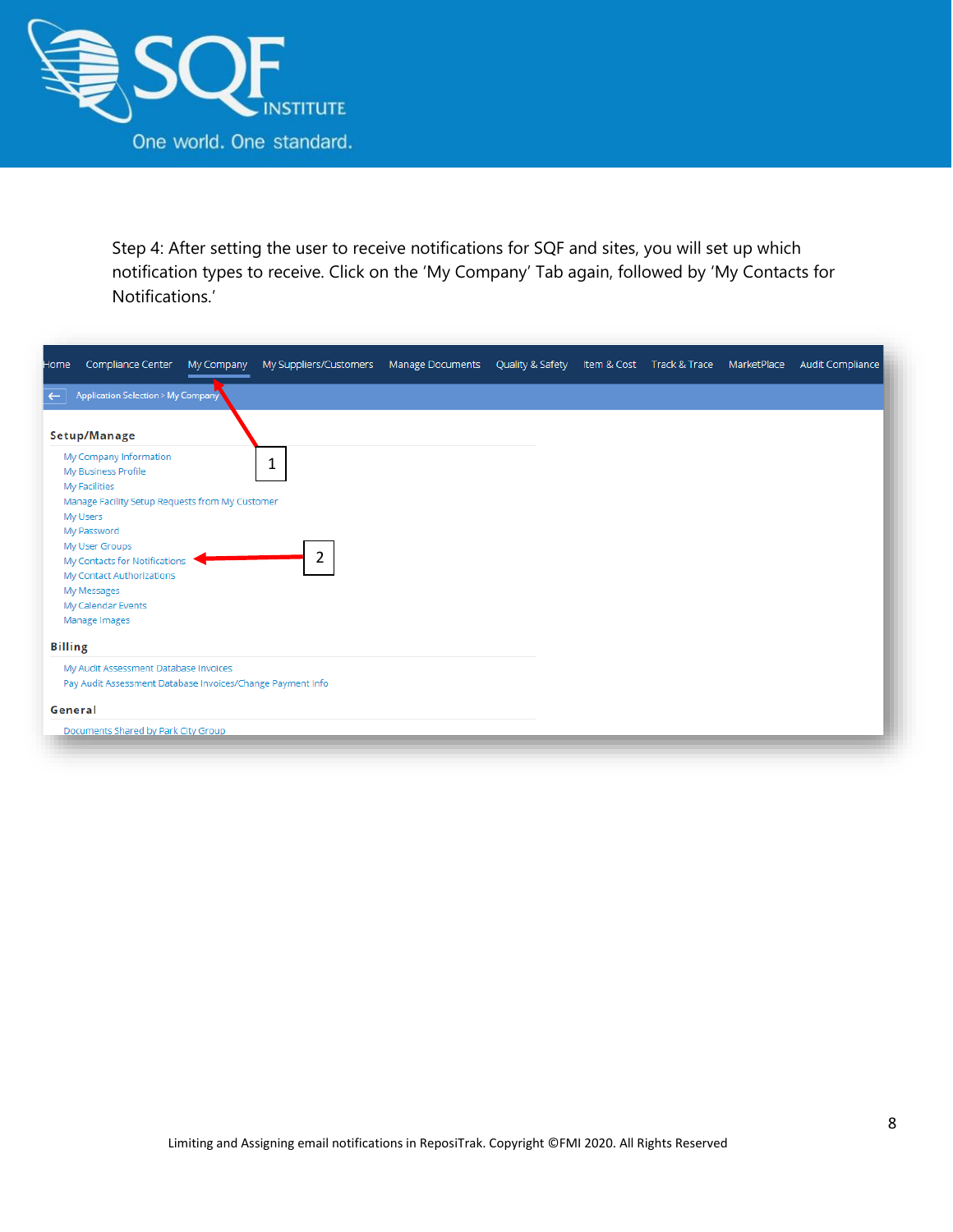

Step 5: From there, use the 'Application' drop down to select 'Certification Audit' and use the 'Person' drop down to select the user that needs updating. Then, choose which notifications the user will receive and the frequency of receiving those notifications and click on the 'Save' button.

|           |                                                                                                   |                            |                    |                        |                 |                | <b>Notification Contact Summary</b> |      |
|-----------|---------------------------------------------------------------------------------------------------|----------------------------|--------------------|------------------------|-----------------|----------------|-------------------------------------|------|
|           | <b>Selection Criteria</b>                                                                         |                            |                    |                        |                 |                |                                     |      |
|           | Application:                                                                                      | <b>Certification Audit</b> |                    |                        |                 | $\mathbf{1}$   |                                     |      |
|           |                                                                                                   | Person: TESTER, NSF        |                    |                        |                 | $\overline{2}$ |                                     |      |
|           |                                                                                                   |                            |                    |                        |                 |                |                                     |      |
|           | <b>Notification Types</b>                                                                         |                            |                    |                        |                 |                |                                     |      |
|           | <b>NOTIFICATION TYPE</b>                                                                          |                            | <b>IMMEDIATELY</b> | <b>WEEKLY</b>          | <b>DAILY</b>    | <b>HOURLY</b>  |                                     |      |
| $\bullet$ | <b>AUDIT STEP 3   Surveillance Audit Created</b><br>Notify whenever a Surveillance audit is added |                            |                    | <b>CONTRACTOR</b>      | l s             |                |                                     |      |
|           | <b>Audit About to Expire in 30 Days</b><br><b>SQFI Audits</b>                                     |                            |                    |                        | <b>Contract</b> |                |                                     |      |
|           | <b>Audit About to Expire in 60 Days</b><br><b>SQFI Audits</b>                                     |                            |                    | <b>Service Service</b> | k.              |                |                                     |      |
|           | <b>Audit About to Expire in 90 Days</b><br><b>SQFI Audits</b>                                     |                            |                    | k.                     | m.              |                |                                     |      |
|           | <b>My Pending Corrective Actions</b>                                                              |                            |                    | <b>Service Service</b> | k.              |                |                                     |      |
|           | <b>My Requested Audit Finished</b><br><b>SQFI Audits</b>                                          |                            |                    | Ŧ                      | m.              |                |                                     |      |
|           | <b>My Requested Audit Result Decision Changed</b>                                                 |                            |                    |                        | k.              |                |                                     |      |
|           | <b>My Requested Audit Scheduling</b>                                                              |                            |                    | <b>CONTRACTOR</b>      | k.              |                |                                     |      |
|           | <b>My Requested Audit Sent</b>                                                                    |                            |                    |                        | F               |                |                                     |      |
|           |                                                                                                   |                            |                    |                        |                 |                |                                     |      |
|           |                                                                                                   |                            |                    |                        |                 |                |                                     |      |
|           |                                                                                                   |                            |                    |                        |                 |                | Cancel                              | Save |

The user has now tailored their notifications to their desire.